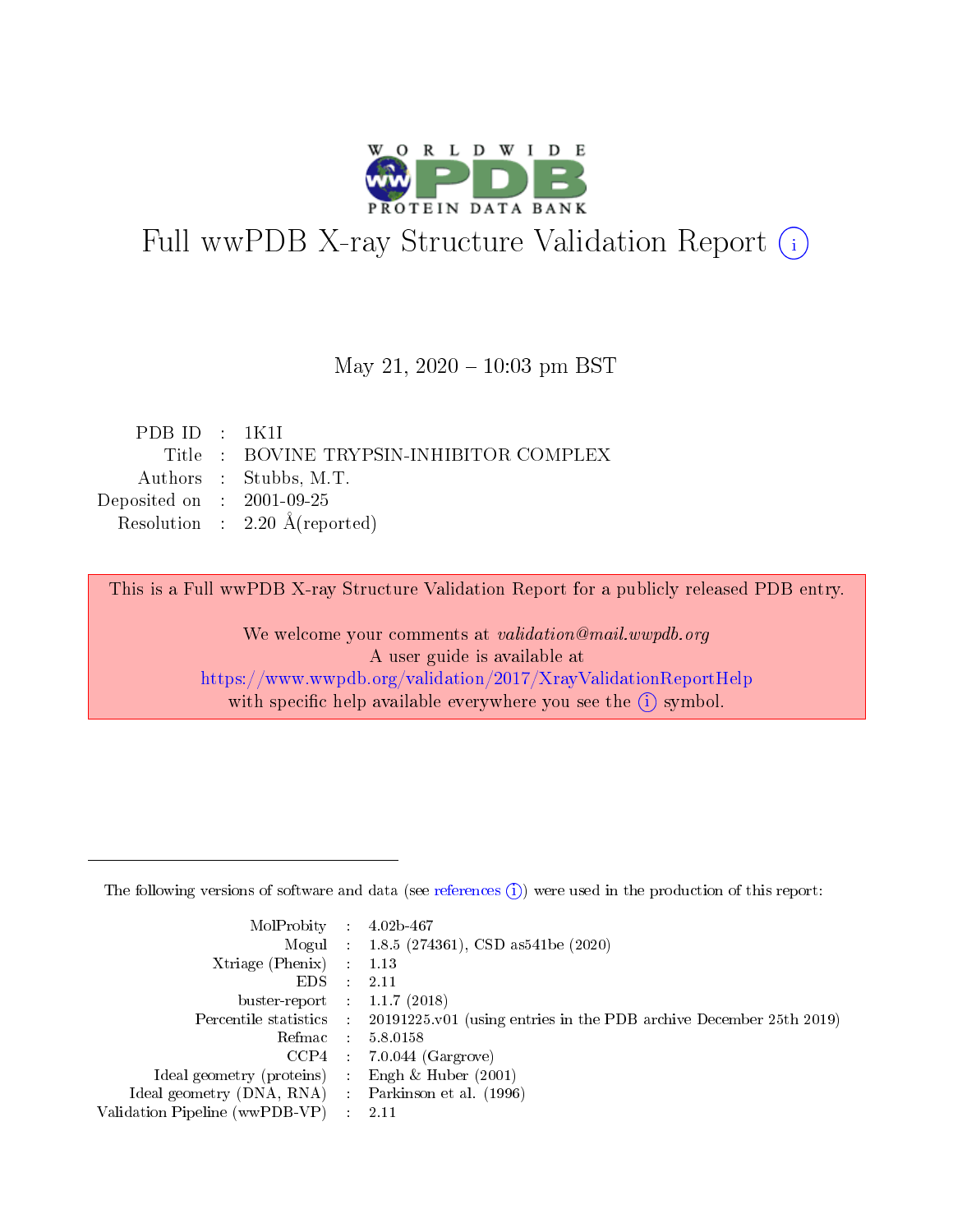# 1 [O](https://www.wwpdb.org/validation/2017/XrayValidationReportHelp#overall_quality)verall quality at a glance  $(i)$

The following experimental techniques were used to determine the structure: X-RAY DIFFRACTION

The reported resolution of this entry is 2.20 Å.

Percentile scores (ranging between 0-100) for global validation metrics of the entry are shown in the following graphic. The table shows the number of entries on which the scores are based.



| Metric                | Whole archive<br>$(\#\text{Entries})$ | Similar resolution<br>$(\#\text{Entries}, \text{resolution range}(\AA))$ |
|-----------------------|---------------------------------------|--------------------------------------------------------------------------|
| Clashscore            | 141614                                | $5594(2.20-2.20)$                                                        |
| Ramachandran outliers | 138981                                | $5503(2.20-2.20)$                                                        |
| Sidechain outliers    | 138945                                | $5504 (2.20-2.20)$                                                       |
| RSRZ outliers         | 127900                                | $4800(2.20-2.20)$                                                        |

The table below summarises the geometric issues observed across the polymeric chains and their fit to the electron density. The red, orange, yellow and green segments on the lower bar indicate the fraction of residues that contain outliers for  $\geq=3$ , 2, 1 and 0 types of geometric quality criteria respectively. A grey segment represents the fraction of residues that are not modelled. The numeric value for each fraction is indicated below the corresponding segment, with a dot representing fractions  $\epsilon = 5\%$  The upper red bar (where present) indicates the fraction of residues that have poor fit to the electron density. The numeric value is given above the bar.

| $\alpha$ hain | Length     | Quality of chain |     |
|---------------|------------|------------------|-----|
|               | ററാ<br>⊿⊿∪ | 89%              | 10% |

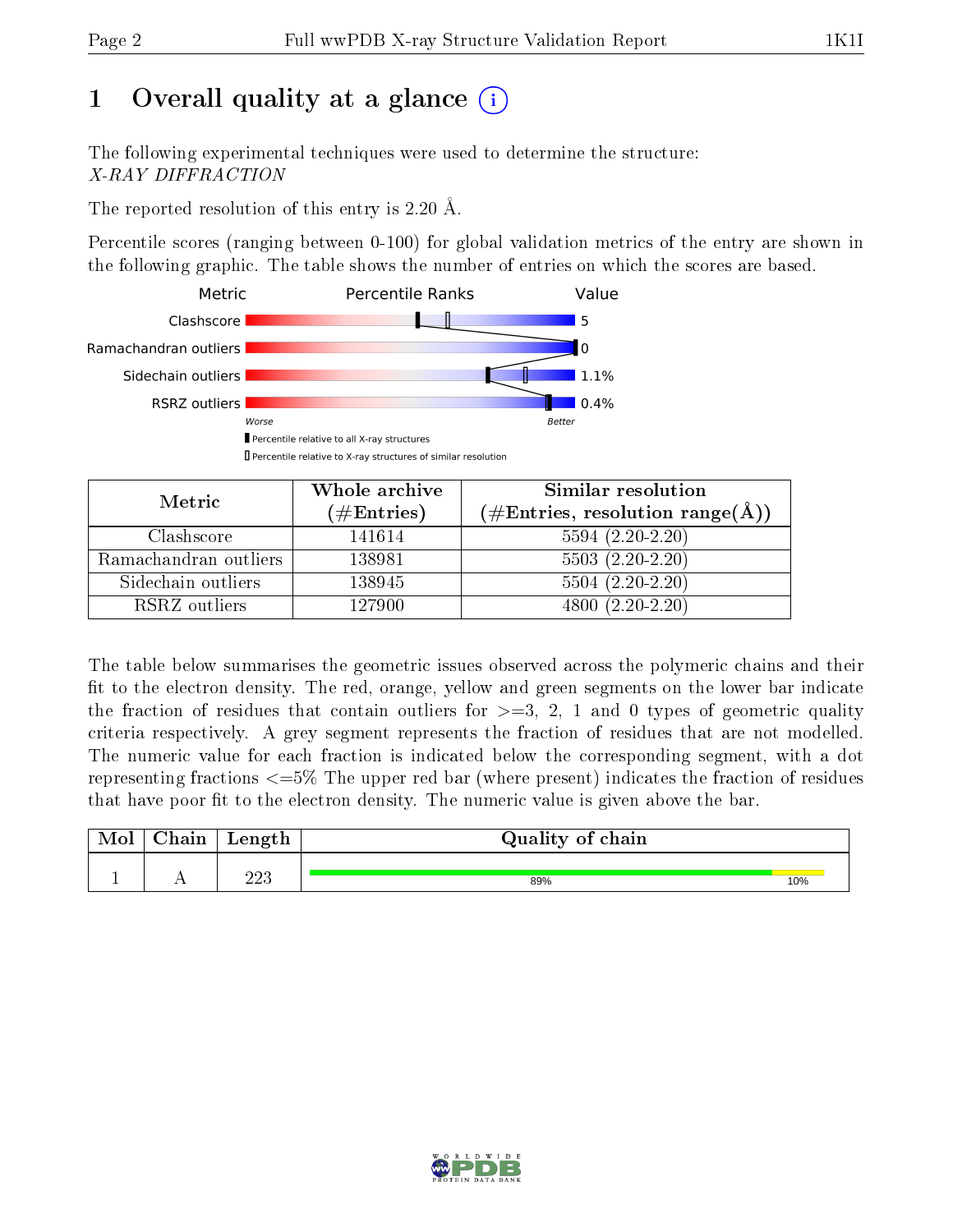# 2 Entry composition (i)

There are 4 unique types of molecules in this entry. The entry contains 1811 atoms, of which 0 are hydrogens and 0 are deuteriums.

In the tables below, the ZeroOcc column contains the number of atoms modelled with zero occupancy, the AltConf column contains the number of residues with at least one atom in alternate conformation and the Trace column contains the number of residues modelled with at most 2 atoms.

• Molecule 1 is a protein called TRYPSIN.

| Mol | Chain   Residues | $\rm{Atoms}$  |      |     |      |  | $\text{ZeroOcc} \mid \text{AltConf} \mid \text{Trace}$ |  |
|-----|------------------|---------------|------|-----|------|--|--------------------------------------------------------|--|
|     | 223              | Total<br>1629 | 1012 | 279 | -324 |  |                                                        |  |

Molecule 2 is CALCIUM ION (three-letter code: CA) (formula: Ca).

|  | $\text{Mol}$   Chain   Residues | Atoms    |  | $\mid$ ZeroOcc $\mid$ AltConf |  |
|--|---------------------------------|----------|--|-------------------------------|--|
|  |                                 | Total Ca |  |                               |  |

 Molecule 3 is N-ALPHA-(2-NAPHTHYLSULFONYL)-N-(3-AMIDINO-L-PHENYLALANI NYL)-D-PIPECOLINIC ACID (three-letter code: FD1) (formula:  $C_{26}H_{28}N_4O_5S$ ).



| Mol | Chain   Residues $\frac{1}{2}$ | Atoms |              |  | $\rm ZeroOcc \mid AltConf \mid$ |  |
|-----|--------------------------------|-------|--------------|--|---------------------------------|--|
|     |                                | Total | <b>ALL N</b> |  |                                 |  |
|     |                                |       | 26           |  |                                 |  |

• Molecule 4 is water.

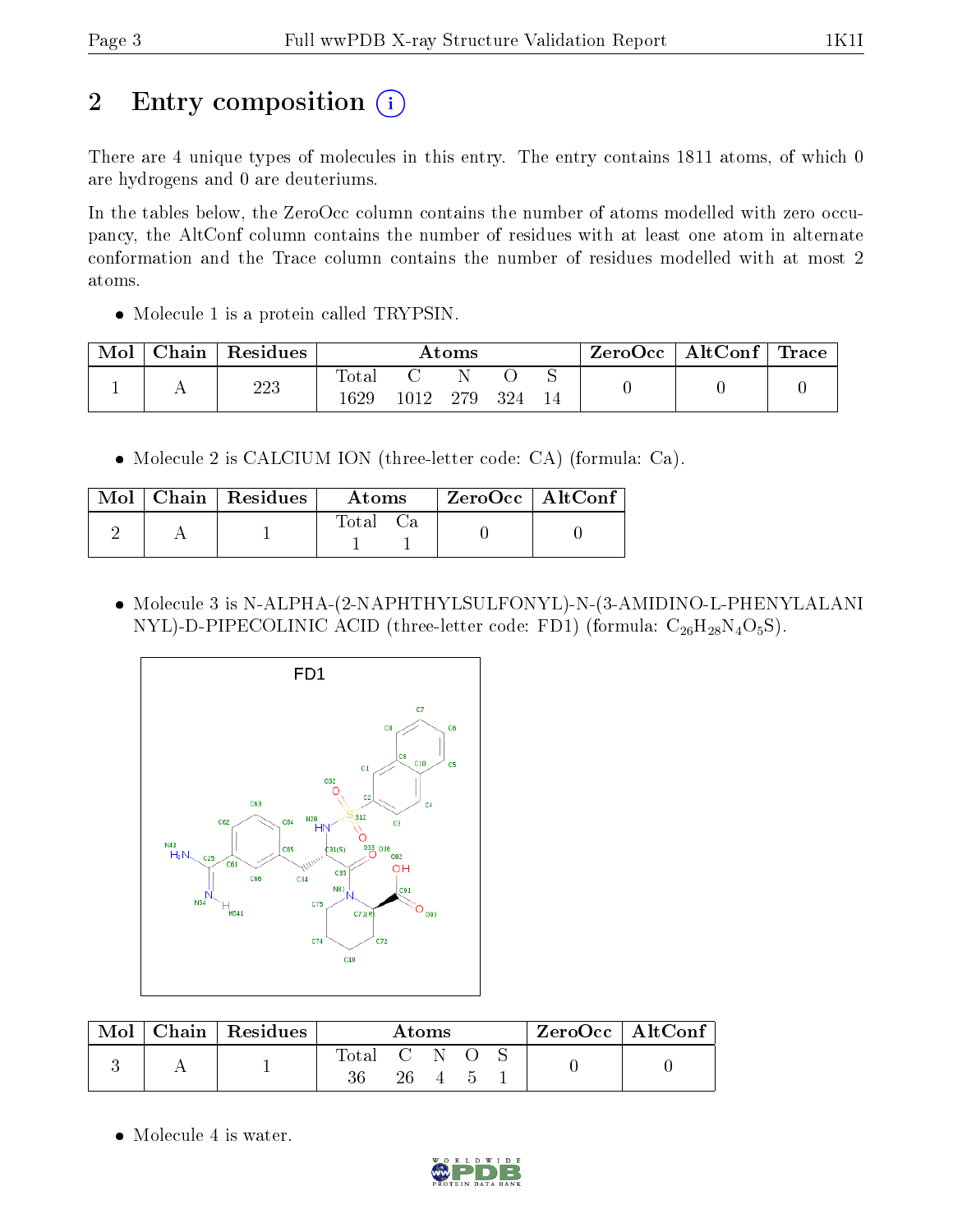|  | $\text{Mol}$   Chain   Residues | Atoms        | ZeroOcc   AltConf |  |
|--|---------------------------------|--------------|-------------------|--|
|  | 145                             | Total<br>145 |                   |  |

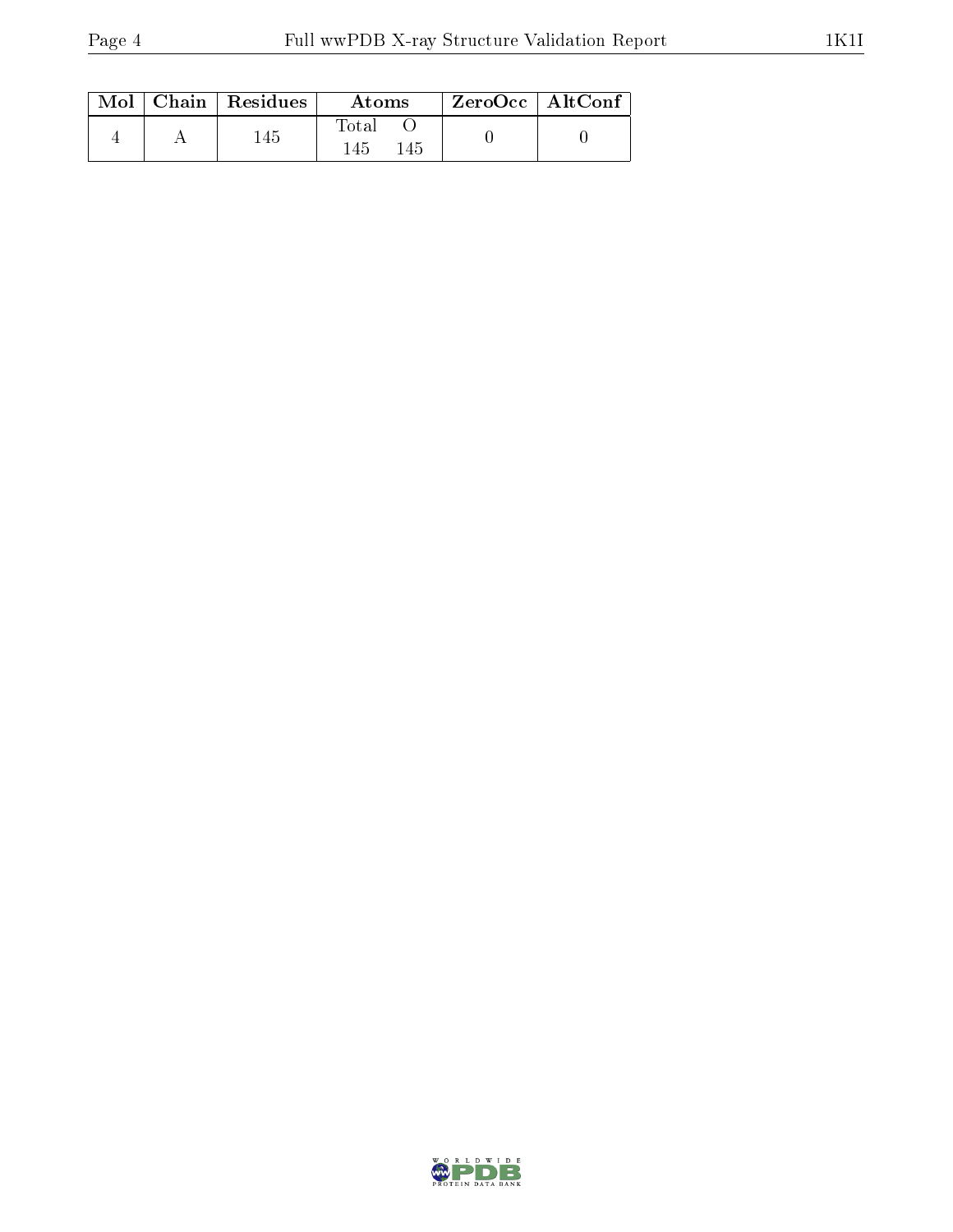# 3 Residue-property plots  $(i)$

These plots are drawn for all protein, RNA and DNA chains in the entry. The first graphic for a chain summarises the proportions of the various outlier classes displayed in the second graphic. The second graphic shows the sequence view annotated by issues in geometry and electron density. Residues are color-coded according to the number of geometric quality criteria for which they contain at least one outlier: green  $= 0$ , yellow  $= 1$ , orange  $= 2$  and red  $= 3$  or more. A red dot above a residue indicates a poor fit to the electron density (RSRZ  $> 2$ ). Stretches of 2 or more consecutive residues without any outlier are shown as a green connector. Residues present in the sample, but not in the model, are shown in grey.





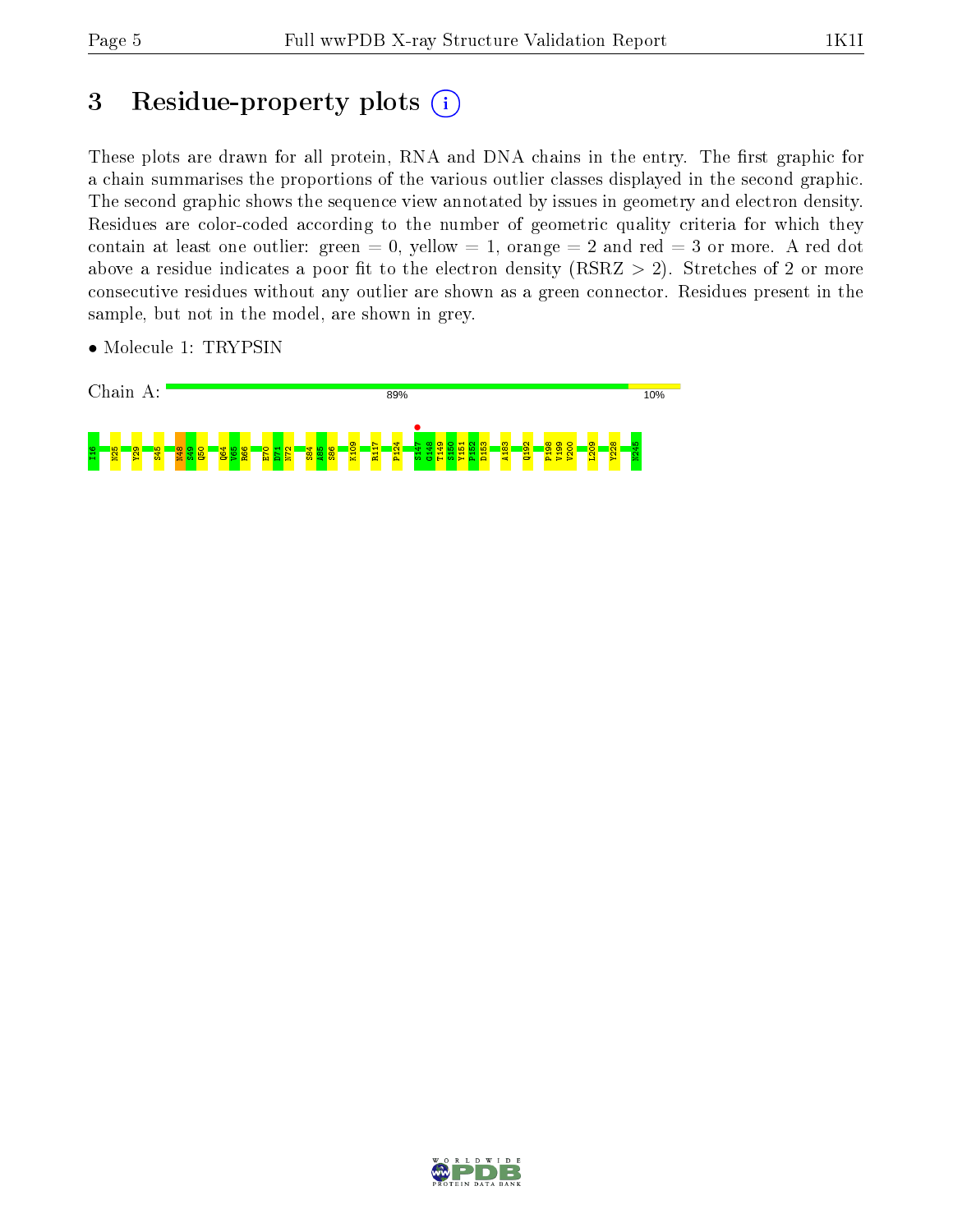# 4 Data and refinement statistics  $(i)$

| Property                                                         | Value                                            | Source     |
|------------------------------------------------------------------|--------------------------------------------------|------------|
| Space group                                                      | P 21 21 21                                       | Depositor  |
| Cell constants                                                   | $58.88\text{\AA}$<br>$54.90\text{\AA}$<br>67.18Å | Depositor  |
| a, b, c, $\alpha$ , $\beta$ , $\gamma$                           | $90.00^\circ$<br>$90.00^\circ$<br>$90.00^\circ$  |            |
| Resolution $(A)$                                                 | 2.20<br>8.00<br>$\frac{1}{2}$                    | Depositor  |
|                                                                  | 33.59<br>$-2.20$                                 | <b>EDS</b> |
| % Data completeness                                              | $\overline{83.7}$ $(8.00-2.20)$                  | Depositor  |
| (in resolution range)                                            | $98.7(33.59-2.20)$                               | <b>EDS</b> |
| $R_{merge}$                                                      | 0.11                                             | Depositor  |
| $\mathrm{R}_{sym}$                                               | 0.11                                             | Depositor  |
| $\langle I/\sigma(I) \rangle^{-1}$                               | 3.58 (at $2.20\text{\AA}$ )                      | Xtriage    |
| Refinement program                                               | X-PLOR 3.1                                       | Depositor  |
| $R, R_{free}$                                                    | (Not available)<br>0.165<br>$\mathcal{L}$        | Depositor  |
|                                                                  | (Not available)<br>0.168                         | DCC        |
| $R_{free}$ test set                                              | $\overline{\text{No}}$ test flags present.       | wwPDB-VP   |
| Wilson B-factor $(A^2)$                                          | 19.4                                             | Xtriage    |
| Anisotropy                                                       | 0.168                                            | Xtriage    |
| Bulk solvent $k_{sol}(\text{e}/\text{A}^3), B_{sol}(\text{A}^2)$ | 0.30, 39.2                                       | <b>EDS</b> |
| $L$ -test for twinning <sup>2</sup>                              | $< L >$ = 0.50, $< L2$ > = 0.33                  | Xtriage    |
| Estimated twinning fraction                                      | $\overline{\text{No}}$ twinning to report.       | Xtriage    |
| $F_o, F_c$ correlation                                           | 0.96                                             | <b>EDS</b> |
| Total number of atoms                                            | 1811                                             | wwPDB-VP   |
| Average B, all atoms $(A^2)$                                     | 16.0                                             | wwPDB-VP   |

Xtriage's analysis on translational NCS is as follows: The largest off-origin peak in the Patterson function is 8.76% of the height of the origin peak. No significant pseudotranslation is detected.

<sup>&</sup>lt;sup>2</sup>Theoretical values of  $\langle |L| \rangle$ ,  $\langle L^2 \rangle$  for acentric reflections are 0.5, 0.333 respectively for untwinned datasets, and 0.375, 0.2 for perfectly twinned datasets.



<span id="page-5-1"></span><span id="page-5-0"></span><sup>1</sup> Intensities estimated from amplitudes.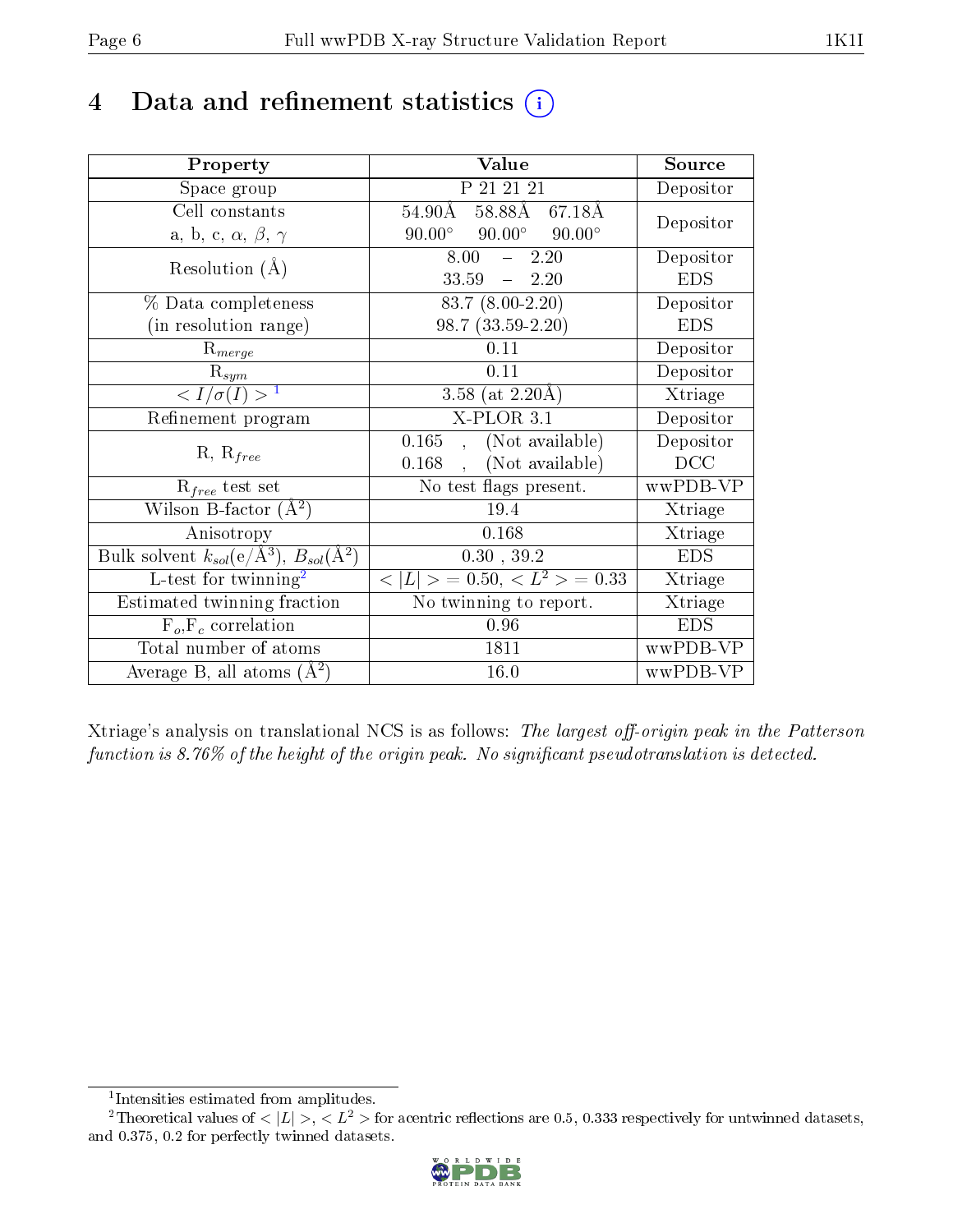# 5 Model quality  $(i)$

### 5.1 Standard geometry  $(i)$

Bond lengths and bond angles in the following residue types are not validated in this section: FD1, CA

The Z score for a bond length (or angle) is the number of standard deviations the observed value is removed from the expected value. A bond length (or angle) with  $|Z| > 5$  is considered an outlier worth inspection. RMSZ is the root-mean-square of all Z scores of the bond lengths (or angles).

|  | $Mol$   Chain |      | Bond lengths                    | Bond angles |        |  |
|--|---------------|------|---------------------------------|-------------|--------|--|
|  |               |      | RMSZ $ #Z  > 5$ RMSZ $ #Z  > 5$ |             |        |  |
|  |               | 0.32 | 0/1660                          | 0.63        | 0/2250 |  |

There are no bond length outliers.

There are no bond angle outliers.

There are no chirality outliers.

There are no planarity outliers.

### 5.2 Too-close contacts  $(i)$

In the following table, the Non-H and H(model) columns list the number of non-hydrogen atoms and hydrogen atoms in the chain respectively. The H(added) column lists the number of hydrogen atoms added and optimized by MolProbity. The Clashes column lists the number of clashes within the asymmetric unit, whereas Symm-Clashes lists symmetry related clashes.

|  |      |      | Mol   Chain   Non-H   H(model)   H(added)   Clashes   Symm-Clashes |
|--|------|------|--------------------------------------------------------------------|
|  | 1629 | 1588 |                                                                    |
|  |      |      |                                                                    |
|  |      |      |                                                                    |
|  | 145  |      |                                                                    |
|  |      | 614  |                                                                    |

The all-atom clashscore is defined as the number of clashes found per 1000 atoms (including hydrogen atoms). The all-atom clashscore for this structure is 5.

All (18) close contacts within the same asymmetric unit are listed below, sorted by their clash magnitude.

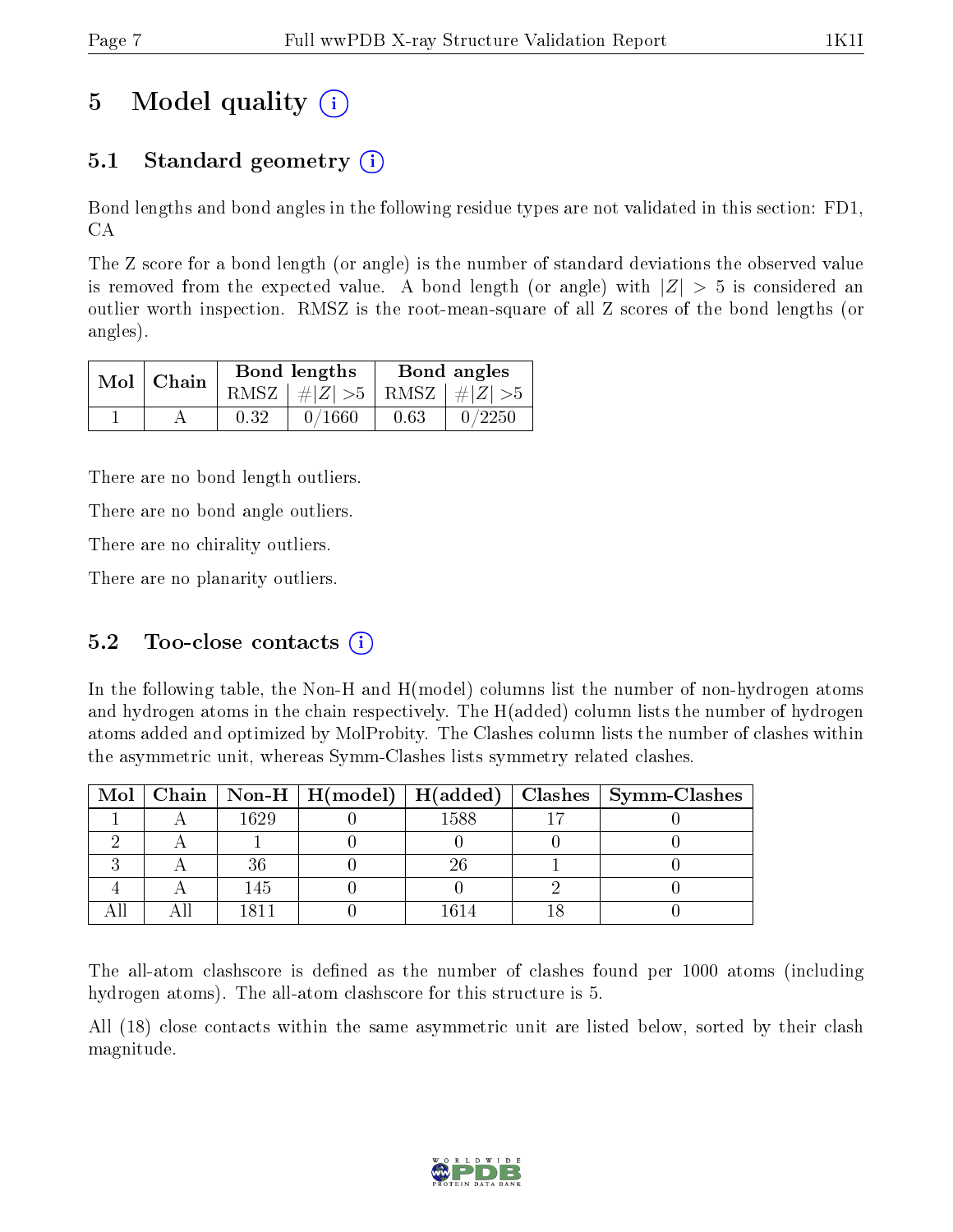| Atom-1               | Atom-2              | Interatomic<br>distance $(A)$ | Clash<br>overlap $(A)$ |
|----------------------|---------------------|-------------------------------|------------------------|
| 1:A:48:ASN:HD22      | 1: A:50: GLN:H      | 1.31                          | 0.75                   |
| 1: A:25: ASN:HD22    | 1: A:117: ARG: HH11 | 1.38                          | 0.72                   |
| 1: A:86: SER:HB3     | 1: A:109: LYS: HG2  | 1.78                          | 0.65                   |
| 1: A:48: ASN:ND2     | 1: A:50: GLN:H      | 1.93                          | 0.65                   |
| 1:A:124:PRO:HD3      | 1:A:209:LEU:O       | 1.99                          | 0.63                   |
| 1: A:64: GLN:NE2     | 1: A:66: ARG: HE    | 1.99                          | 0.60                   |
| 1: A:45: SER:OG      | 1:A:198:PRO:HB3     | 2.05                          | 0.57                   |
| 3:A:999:FD1:H621     | 4: A:1006:HOH:O     | 2.05                          | 0.55                   |
| 1: A:149:THR:HG23    | 1: A: 151: TYR: CE2 | 2.42                          | 0.53                   |
| 1: A:64: GLN: HE21   | 1: A:66:ARG:HE      | 1.56                          | 0.52                   |
| 1: A:64: GLN:HE22    | 1: A:66: ARG: HH21  | 1.60                          | 0.49                   |
| 1: A:84:SER:HB2      | 1:A:109:LYS:HD2     | 1.94                          | 0.49                   |
| 1:A:72:ASN:HA        | 1: A: 153: ASP: O   | 2.17                          | 0.44                   |
| 1: A:29:TYR:CZ       | 1: A:200: VAL:HG21  | 2.54                          | 0.43                   |
| 1:A:183:ALA:HB3      | 1: A:228:TYR:CE2    | 2.54                          | 0.42                   |
| 1: A:70: GLU:HB2     | 4:A:1028:HOH:O      | 2.19                          | 0.42                   |
| 1: A:25: ASN:HD22    | 1:A:117:ARG:NH1     | 2.12                          | 0.41                   |
| 1: A: 199: VAL: HG21 | 1:A:228:TYR:CD1     | 2.55                          | 0.41                   |

There are no symmetry-related clashes.

### 5.3 Torsion angles (i)

#### 5.3.1 Protein backbone  $(i)$

In the following table, the Percentiles column shows the percent Ramachandran outliers of the chain as a percentile score with respect to all X-ray entries followed by that with respect to entries of similar resolution.

The Analysed column shows the number of residues for which the backbone conformation was analysed, and the total number of residues.

| $\mid$ Mol $\mid$ Chain $\mid$ | Analysed                                |  | Favoured   Allowed   Outliers   Percentiles                             |
|--------------------------------|-----------------------------------------|--|-------------------------------------------------------------------------|
|                                | $221/223$ (99\%)   213 (96\%)   8 (4\%) |  | $\begin{array}{ c c c c c }\n\hline\n100 & 100 & \\\hline\n\end{array}$ |

There are no Ramachandran outliers to report.

#### 5.3.2 Protein sidechains  $(i)$

In the following table, the Percentiles column shows the percent sidechain outliers of the chain as a percentile score with respect to all X-ray entries followed by that with respect to entries of similar resolution.

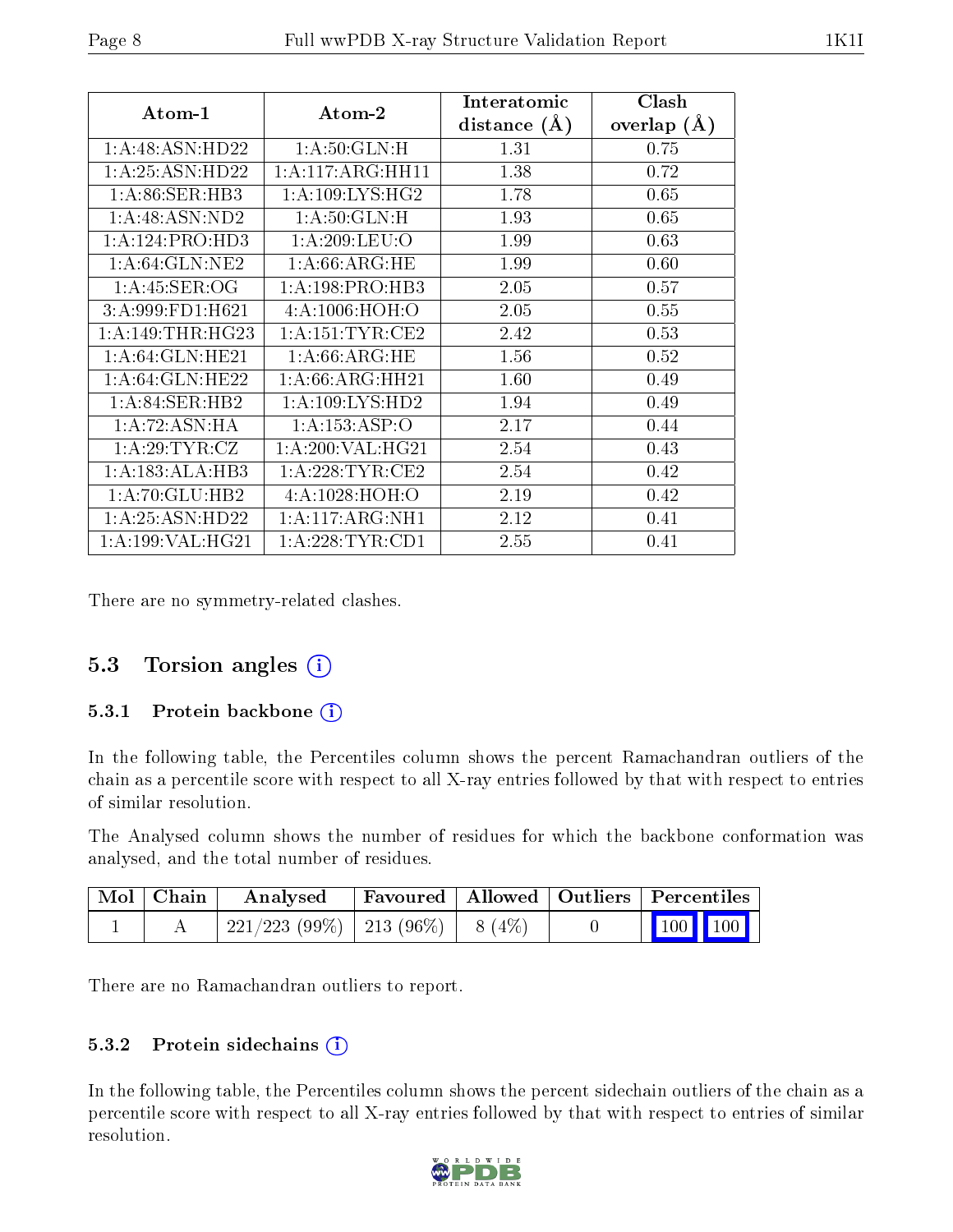The Analysed column shows the number of residues for which the sidechain conformation was analysed, and the total number of residues.

| Mol   Chain | Analysed                       |          | Rotameric   Outliers   Percentiles |
|-------------|--------------------------------|----------|------------------------------------|
|             | $184/184$ (100\%)   182 (99\%) | $2(1\%)$ | 73   85                            |

All (2) residues with a non-rotameric sidechain are listed below:

| [∩] | ${\rm Chain}$ | Res | /pe |
|-----|---------------|-----|-----|
|     |               |     |     |
|     |               |     |     |

Some sidechains can be flipped to improve hydrogen bonding and reduce clashes. All (8) such sidechains are listed below:

| Mol | Chain | Res | <b>Type</b> |
|-----|-------|-----|-------------|
| 1   | А     | 25  | <b>ASN</b>  |
| 1   | А     | 30  | <b>GLN</b>  |
| 1   | А     | 48  | <b>ASN</b>  |
|     | А     | 64  | <b>GLN</b>  |
| 1   | А     | 97  | <b>ASN</b>  |
|     | А     | 100 | <b>ASN</b>  |
|     |       | 101 | <b>ASN</b>  |
|     |       | 210 | <b>GLN</b>  |

#### 5.3.3 RNA (i)

There are no RNA molecules in this entry.

#### 5.4 Non-standard residues in protein, DNA, RNA chains  $(i)$

There are no non-standard protein/DNA/RNA residues in this entry.

#### 5.5 Carbohydrates  $(i)$

There are no carbohydrates in this entry.

### 5.6 Ligand geometry  $(i)$

Of 2 ligands modelled in this entry, 1 is monoatomic - leaving 1 for Mogul analysis.

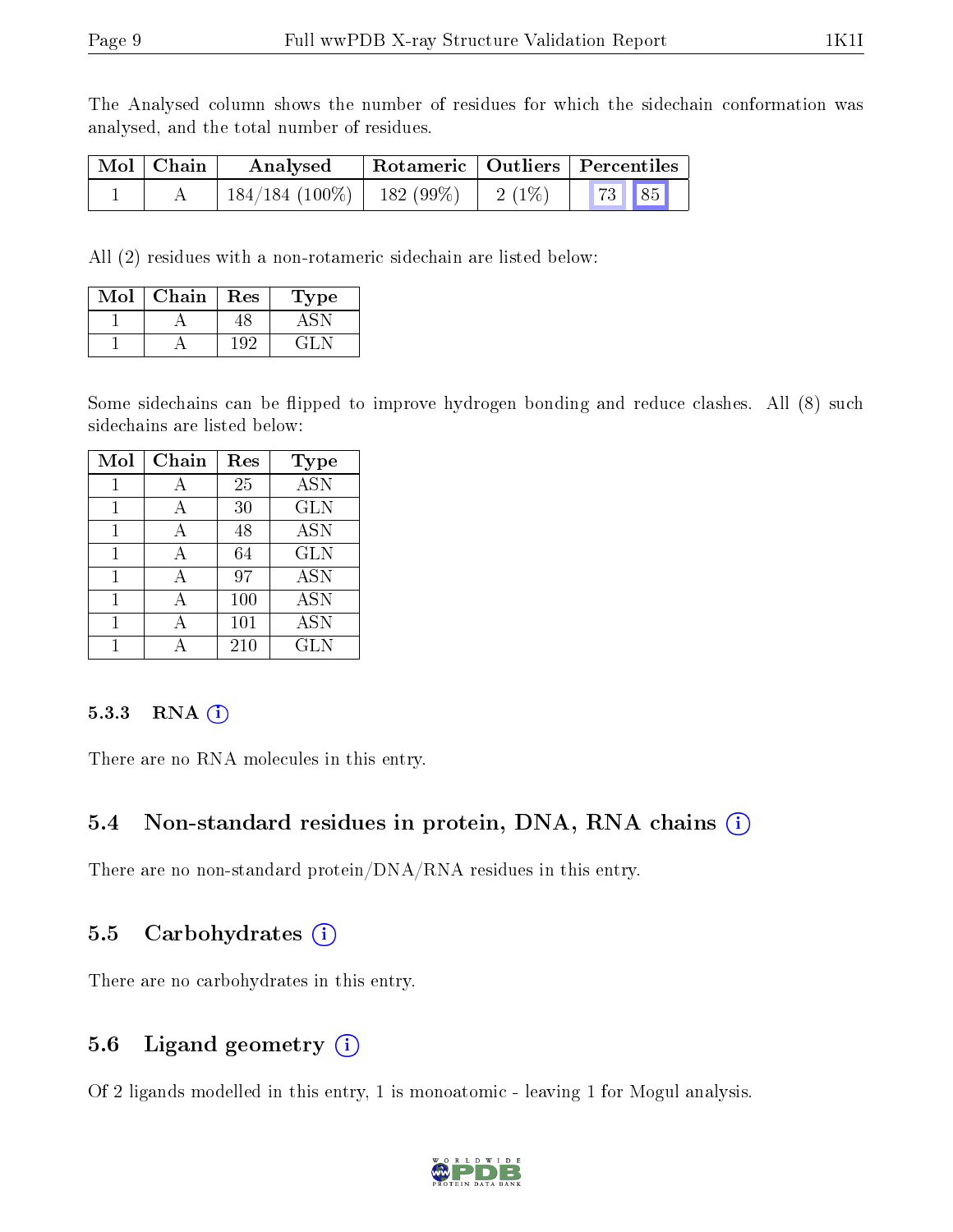In the following table, the Counts columns list the number of bonds (or angles) for which Mogul statistics could be retrieved, the number of bonds (or angles) that are observed in the model and the number of bonds (or angles) that are dened in the Chemical Component Dictionary. The Link column lists molecule types, if any, to which the group is linked. The Z score for a bond length (or angle) is the number of standard deviations the observed value is removed from the expected value. A bond length (or angle) with  $|Z| > 2$  is considered an outlier worth inspection. RMSZ is the root-mean-square of all Z scores of the bond lengths (or angles).

| Mol | Type <sub>1</sub> | $\mid$ Chain $\mid$ | ${\rm Res}$ | Link |          | Bond lengths |             |          | Bond angles        |         |
|-----|-------------------|---------------------|-------------|------|----------|--------------|-------------|----------|--------------------|---------|
|     |                   |                     |             |      | Counts   | RMSZ         | $\# Z  > 2$ | Counts   | $\mid$ RMSZ $\mid$ | $\ H\ $ |
|     | FD.               |                     | 999         |      | 36,39,39 | 1.78         | $19\%$      | 48,56,56 | 1.62               |         |

In the following table, the Chirals column lists the number of chiral outliers, the number of chiral centers analysed, the number of these observed in the model and the number defined in the Chemical Component Dictionary. Similar counts are reported in the Torsion and Rings columns. '-' means no outliers of that kind were identified.

|     |     | Mol   Type   Chain   Res   Link   Chirals | Torsions               | Rings |
|-----|-----|-------------------------------------------|------------------------|-------|
| FD1 | 999 |                                           | $8/27/42/42$   0/4/4/4 |       |

All (7) bond length outliers are listed below:

| Mol | Chain | Res | Type | Atoms                            | $Z_{\rm}$ | Observed $(A)$ | Ideal(A) |
|-----|-------|-----|------|----------------------------------|-----------|----------------|----------|
| 3   | А     | 999 | FD1  | S <sub>12</sub> -N <sub>29</sub> | 5.99      | 1.71           | 1.61     |
| 3   | А     | 999 | FD1  | $C6-C5$                          | 3.63      | 1.45           | 1.36     |
| 3   | А     | 999 | FD1  | $C4-C3$                          | 3.11      | 1.43           | 1.36     |
| 3   | А     | 999 | FD1  | C40-C72                          | $-2.76$   | 1.45           | 1.53     |
| 3   |       | 999 | FD1  | $C2-S12$                         | $-2.53$   | 1.72           | 1.76     |
| 3   | А     | 999 | FD1  | C71-N81                          | 2.18      | 1.49           | 1.47     |
| 3   |       | 999 | FD1  | $C7-C8$                          | 2.13      | 1.41           | 1.36     |

All (7) bond angle outliers are listed below:

| Mol | Chain | Res | Type | Atoms        | Z       | Observed $(°)$ | $\text{Ideal}({}^o)$ |
|-----|-------|-----|------|--------------|---------|----------------|----------------------|
| 3   | А     | 999 | FD1  | C74-C40-C72  | 5.98    | 123.60         | 111.42               |
| 3   | А     | 999 | FD1  | $C2-S12-N29$ | $-5.20$ | 100.58         | 107.78               |
| 3   | А     | 999 | FD1  | C74-C75-N81  | $-3.56$ | 105.09         | 110.67               |
| 3   | А     | 999 | FD1  | O36-C35-C31  | $-2.98$ | 114.28         | 119.66               |
| 3   | А     | 999 | FD1  | C72-C71-N81  | $-2.73$ | 106.36         | 110.31               |
| 3   |       | 999 | FD1  | C34-C31-C35  | 2.33    | 114.85         | 109.93               |
| 3   |       | 999 | FD1  | C31-C35-N81  | 2.29    | 122.81         | 118.62               |

There are no chirality outliers.

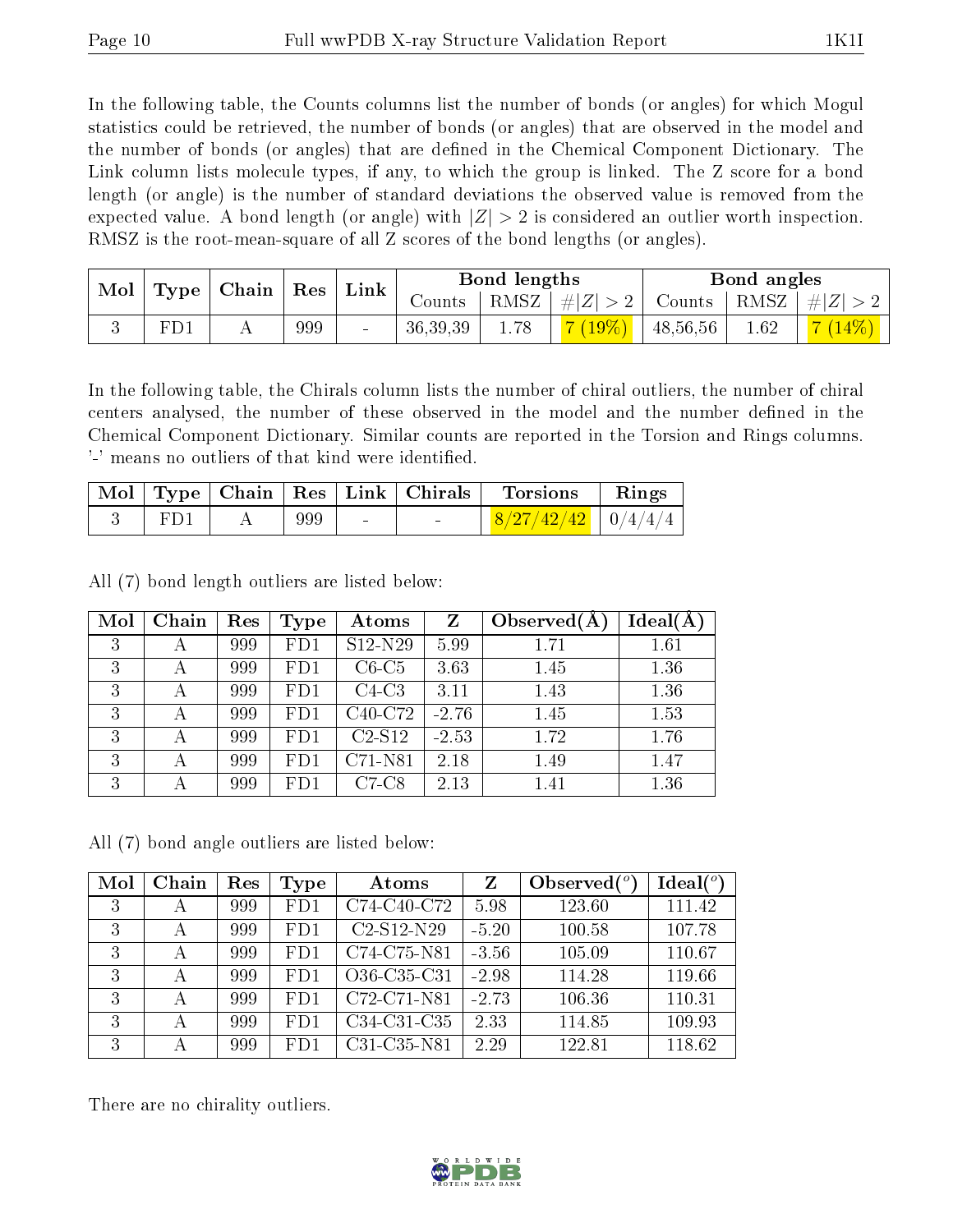| Mol | Chain | Res | Type | Atoms           |
|-----|-------|-----|------|-----------------|
| 3   | А     | 999 | FD1  | N43-C25-C61-C66 |
| 3   | А     | 999 | FD1  | N43-C25-C61-C62 |
| 3   | А     | 999 | FD1  | C35-C31-C34-C65 |
| 3   | А     | 999 | FD1  | C31-C35-N81-C75 |
| 3   | А     | 999 | FD1  | N54-C25-C61-C66 |
| 3   | А     | 999 | FD1  | N54-C25-C61-C62 |
| 3   | А     | 999 | FD1  | C1-C2-S12-O32   |
| 3   |       | 999 | FD1  | O36-C35-N81-C75 |

All (8) torsion outliers are listed below:

There are no ring outliers.

1 monomer is involved in 1 short contact:

|  |     |       | $\boxed{\text{Mol} \mid \text{Chain} \mid \text{Res} \mid \text{Type} \mid \text{Classes} \mid \text{Symm-Class}}$ |
|--|-----|-------|--------------------------------------------------------------------------------------------------------------------|
|  | 999 | 1 FDI |                                                                                                                    |

The following is a two-dimensional graphical depiction of Mogul quality analysis of bond lengths, bond angles, torsion angles, and ring geometry for all instances of the Ligand of Interest. In addition, ligands with molecular weight > 250 and outliers as shown on the validation Tables will also be included. For torsion angles, if less then 5% of the Mogul distribution of torsion angles is within 10 degrees of the torsion angle in question, then that torsion angle is considered an outlier. Any bond that is central to one or more torsion angles identified as an outlier by Mogul will be highlighted in the graph. For rings, the root-mean-square deviation (RMSD) between the ring in question and similar rings identified by Mogul is calculated over all ring torsion angles. If the average RMSD is greater than 60 degrees and the minimal RMSD between the ring in question and any Mogul-identied rings is also greater than 60 degrees, then that ring is considered an outlier. The outliers are highlighted in purple. The color gray indicates Mogul did not find sufficient equivalents in the CSD to analyse the geometry.

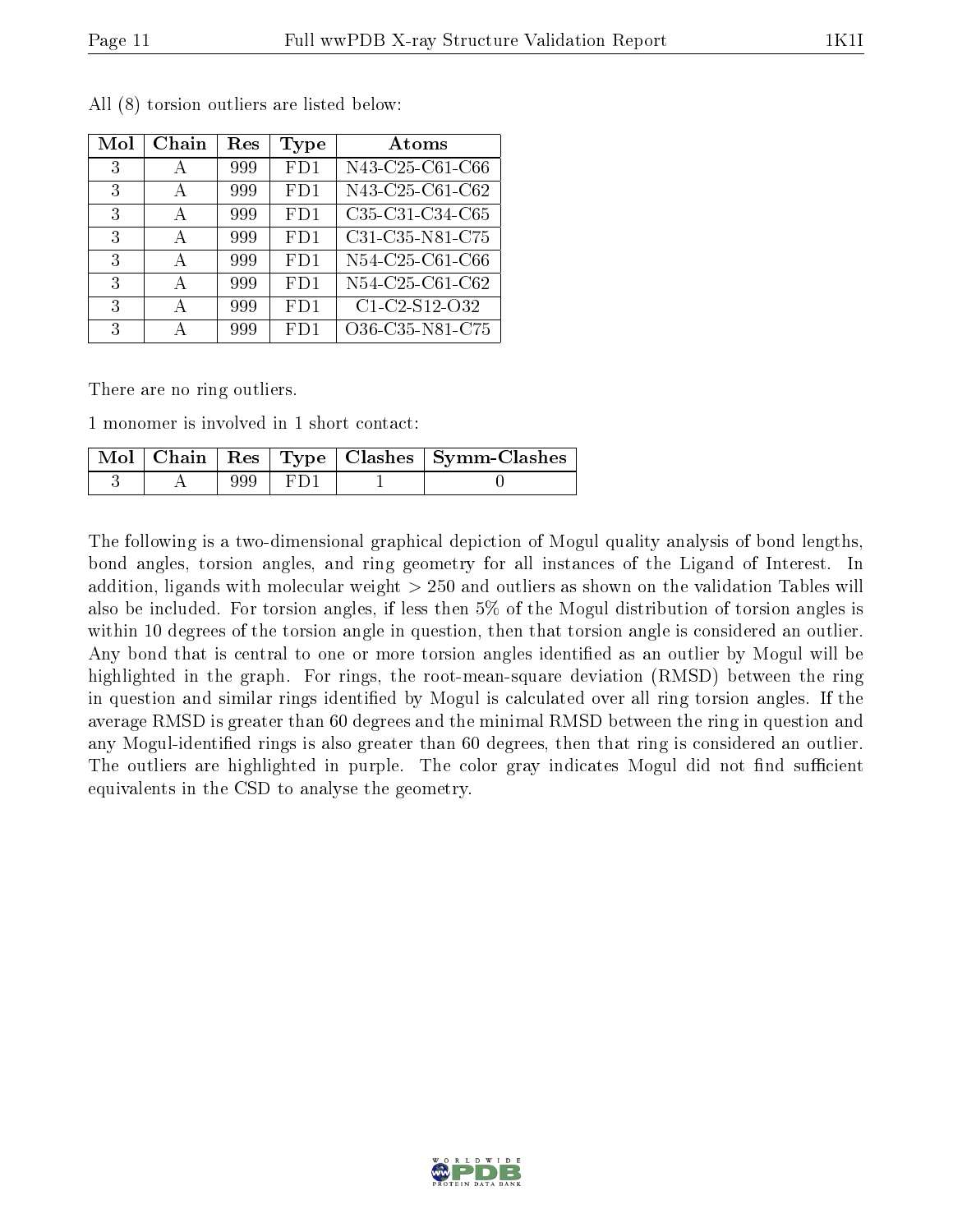

### 5.7 [O](https://www.wwpdb.org/validation/2017/XrayValidationReportHelp#nonstandard_residues_and_ligands)ther polymers (i)

There are no such residues in this entry.

# 5.8 Polymer linkage issues (i)

There are no chain breaks in this entry.

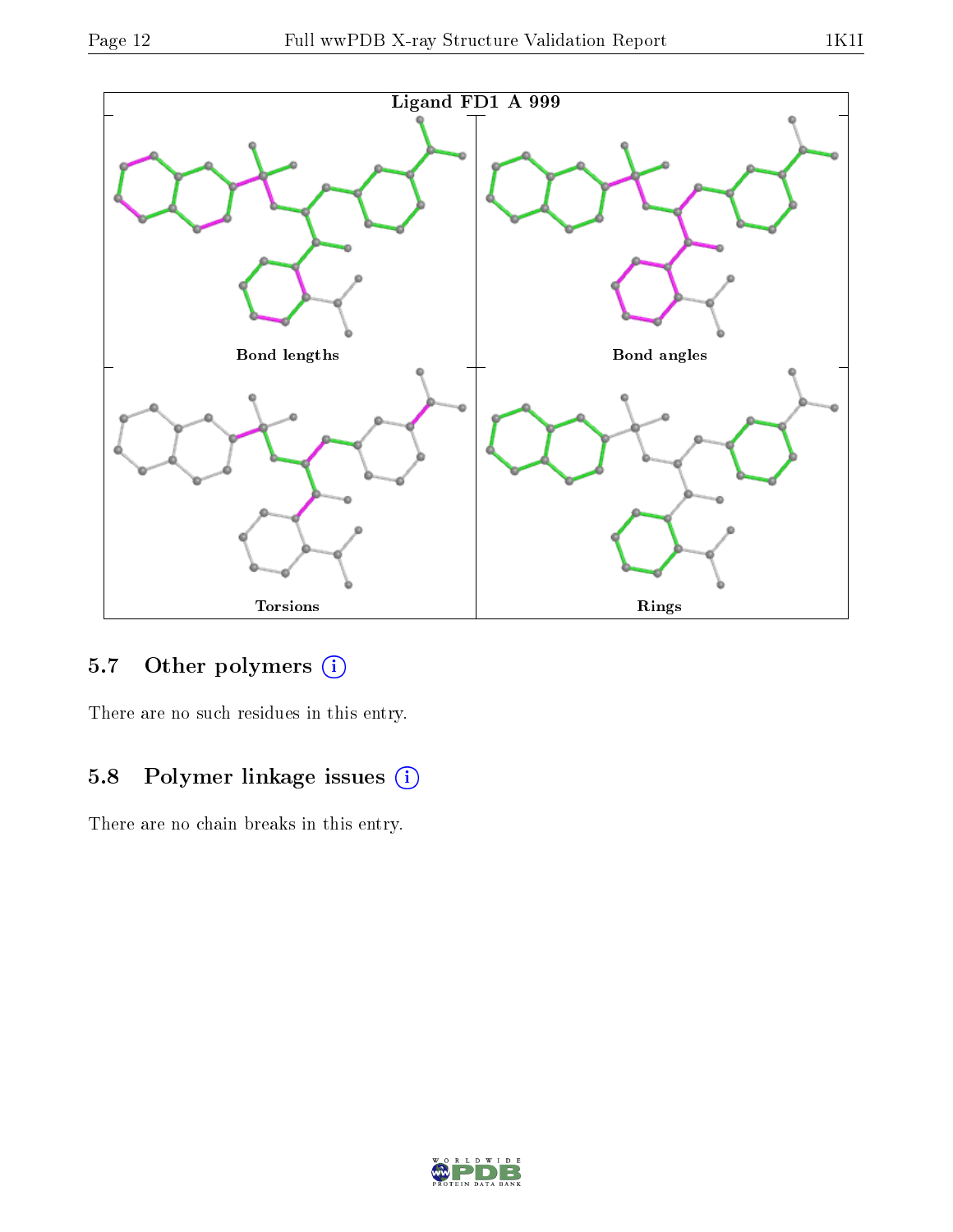# 6 Fit of model and data  $\left( \cdot \right)$

### 6.1 Protein, DNA and RNA chains (i)

In the following table, the column labelled  $#RSRZ> 2'$  contains the number (and percentage) of RSRZ outliers, followed by percent RSRZ outliers for the chain as percentile scores relative to all X-ray entries and entries of similar resolution. The OWAB column contains the minimum, median,  $95<sup>th</sup>$  percentile and maximum values of the occupancy-weighted average B-factor per residue. The column labelled  $Q < 0.9$  lists the number of (and percentage) of residues with an average occupancy less than 0.9.

| $\mid$ Mol $\mid$ Chain | Analysed            | ${ <\hspace{-1.5pt}{\mathrm{RSRZ}} \hspace{-1.5pt}>}$ | $\#\text{RSRZ}\text{>2}$                                                                             | $\mid$ OWAB(Å <sup>2</sup> ) $\mid$ Q<0.9 |  |
|-------------------------|---------------------|-------------------------------------------------------|------------------------------------------------------------------------------------------------------|-------------------------------------------|--|
|                         | $^+$ 223/223 (100%) | $-0.38$                                               | $\begin{array}{ c c c c c c c c c } \hline 1 & (0\%) & 92 & 91 & 8, 13, 28, 40 \\\hline \end{array}$ |                                           |  |

All (1) RSRZ outliers are listed below:

|  |  | $\mid$ Mol $\mid$ Chain $\mid$ Res $\mid$ Type $\mid$ RSRZ $\mid$ |
|--|--|-------------------------------------------------------------------|
|  |  |                                                                   |

### 6.2 Non-standard residues in protein, DNA, RNA chains (i)

There are no non-standard protein/DNA/RNA residues in this entry.

### 6.3 Carbohydrates (i)

There are no carbohydrates in this entry.

### 6.4 Ligands  $(i)$

In the following table, the Atoms column lists the number of modelled atoms in the group and the number defined in the chemical component dictionary. The B-factors column lists the minimum, median,  $95<sup>th</sup>$  percentile and maximum values of B factors of atoms in the group. The column labelled  $Q< 0.9$  lists the number of atoms with occupancy less than 0.9.

| Mol | Type | Chain |     | $\mid$ Res $\mid$ Atoms $\mid$ RSCC $\mid$ |      | $\mid$ RSR $\mid$ | $\mid$ B-factors( $\rm \AA^2)$ ) | $\mid$ Q<0.9 |
|-----|------|-------|-----|--------------------------------------------|------|-------------------|----------------------------------|--------------|
|     |      |       | 480 |                                            | 0.96 | 0.08              | 15, 15, 15, 15                   |              |
|     | FD1  |       | 999 | 36/36                                      | 0.96 | 0.14              | 11,21,29,32                      |              |

The following is a graphical depiction of the model fit to experimental electron density of all instances of the Ligand of Interest. In addition, ligands with molecular weight  $> 250$  and outliers as shown on the geometry validation Tables will also be included. Each fit is shown from different orientation to approximate a three-dimensional view.